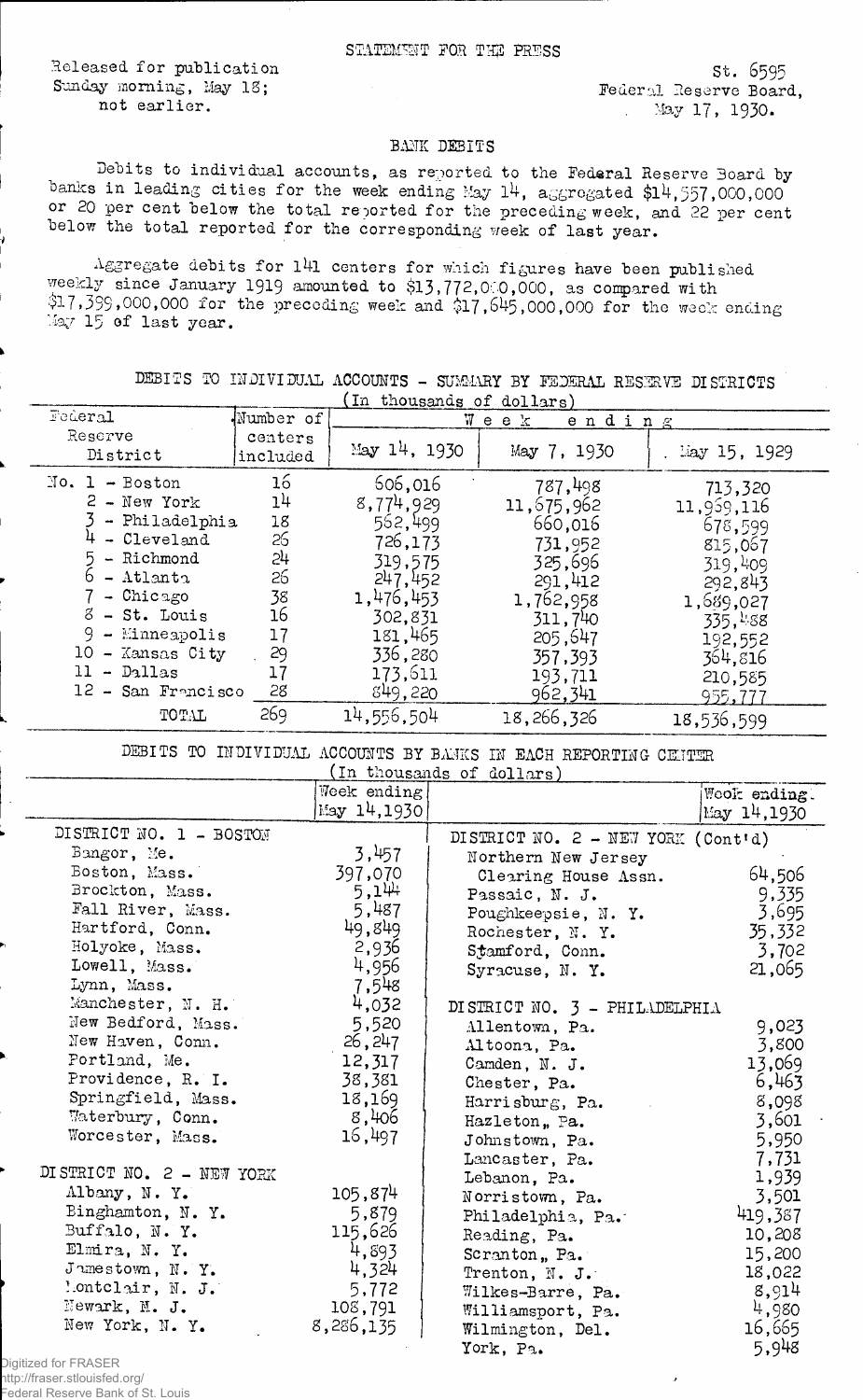|  |  |  |  |  |  |  |  |  |  | DEBITS TO INDIVIDUAL ACCOUNTS BY BANKS IN EACH REPORTING CENTER |  |
|--|--|--|--|--|--|--|--|--|--|-----------------------------------------------------------------|--|
|--|--|--|--|--|--|--|--|--|--|-----------------------------------------------------------------|--|

|                                     |             | (In thousands of dollars)                         | st. 6595a   |
|-------------------------------------|-------------|---------------------------------------------------|-------------|
|                                     | Week ending |                                                   | Week ending |
|                                     | May 14,1930 |                                                   | May 14,1930 |
| DISTRICT NO. 4 - CLEVELAND          |             | DISTRICT NO. $6 - \text{ATLANTA} (\text{Contid})$ |             |
| Akron, Ohio                         | 23,614      | Elberton, Ga.                                     | 240         |
| Butler, Pa.                         | 3,229       | Hattiesburg, Miss.                                | 1,607       |
| Canton, Ohio                        | 11,938      | Jackson, Miss.                                    | 4,129       |
| Cincinnati, Ohio                    | 81,692      | Jacksonville, Fla.                                | 16,048      |
| Cleveland, Ohio                     | 201,015     | Knoxville, Tenn.                                  | 6,517       |
| Columbus, Ohio                      | 43,811      | Macon, Ga.                                        | 3,898       |
| Connellsville, Pa.                  | 950         | Meridian, Miss.                                   | 2,872       |
| Dayton, Ohio                        | 22,236      | Miami, Fla.                                       | 7,973       |
| Erie, Pa.                           | 11,108      | Mobile, Ala.                                      | 8,415       |
| Franklin, Pa.                       | 1,222       | Montgomery, Ala.                                  | 4,574       |
| Greensburg, Pa.                     | 4,812       | Nashville, Tenn.                                  | 21,858      |
| Hamilton, Ohio                      | 3,173       | Newnan, Ga.                                       | 368         |
| Homestead, Pa.                      | 997         | New Orleans, La.                                  | 64,210      |
| Lexington, Ky.                      | 5,517       | Pensacola, Fla.                                   | 1,504       |
| Lima, Ohio                          | 3,057       | Savannah, Ga.                                     | 8,585       |
| Lorain, Ohio                        | 1,184       | Tampa, Fla.                                       | 6,618       |
| Middletown, Ohio                    | 2,392       | Valdosta, Ga.                                     | 909         |
| Oil City, Pa.                       | 3,450       | Vicksburg, Miss.                                  | 1,327       |
| Fittsburgh, Pa.                     | 212,143     |                                                   |             |
| Springfield, Ohio                   | 5,734       | DISTRICT NO. 7 - CHICAGO                          |             |
| Toledo, Ohio                        | 45,546      | Adrian, Mich.                                     | 982         |
| Warren, Ohio                        | 2,731       | Aurora, Ill.                                      | 3,447       |
| Wheeling, W. Va.                    | 10,309      | Battle Creek, Mich.                               | 4,285       |
| Youngstown, Ohio                    | 19,139      | Bay City, Mich.                                   | 2,627       |
| Zanesville, Ohio                    | 2,567       | Bloomington, Ill.                                 | 3,808       |
| Steubenville, Ohio                  | 2,607       | Cedar Rapids, Ia.                                 | 10,994      |
| DISTRICT NO. 5 - RICHMOND           |             | Champaign-Urbana, Ill.                            | 3,347       |
| Asheville, N. C.                    | 4,523       | Chicago, $111.$                                   | 925,148     |
| Baltimore, Md.                      | 122,004     | Danville, Ill.                                    | 2,947       |
| Charleston, S. C.                   | 5,200       | Davenport, Ia.                                    | 11,435      |
| Charleston, W. Va.                  | 10,586      | Decatur, Ill.                                     | 4,960       |
| Charlotte, N. C.                    | 12,650      | Des Moines, Iowa                                  | 21,508      |
| Columbia, S. C.                     | 5,375       | Detroit, Mich.                                    | 198,207     |
| Cumberland, Md.                     | 2,185       | Dubuque, Iowa                                     | 3,506       |
| Danville, Va.                       | 1,318       | Flint, Mich.                                      | 9,218       |
| Durham, N. C.                       | 5,473       | Fort Wayne, Ind.                                  | 11,571      |
| Greensboro, N. C.                   | 4,474       | Gary, Ind.                                        | 7,886       |
| Greenville, S. C.                   | 4,309       | Grand Rapids, Mich.                               | 18,961      |
| Hagerstown, Md.                     | 2,412       | Green Bay, Wis.                                   | 3,533       |
| Huntington, W. Va.                  | 4,944       | Hammond, Ind.                                     | 5,155       |
| Lynchburg, Va.                      | 3,660       | Indianapolis, Ind.                                | 40,835      |
| Newport News, Va.                   | 2,600       | Jackson, Mich.                                    | 4,681       |
| Norfolk, Va.                        | 12,413      | Kalamazoo, Mich.                                  | 5,770       |
| Portsmouth, Va.                     | 1,055       | Lansing, Mich.                                    | 6,759       |
| Raleigh, N. C.                      | 5,678       | Milwaukee, Wis.                                   | 75,393      |
| Richmond, Va.                       | 30,683      | Moline, Ill.                                      | 2,985       |
| Roanoke, Va.                        | 6,511       | Mason City, Iowa                                  | 2,500       |
| Spartanburg, S. C.                  | 3,306       | Muscatine, Ia.                                    | 1,398       |
| Washington, D. C.                   | 54,850      | Oshkosh, Wis.                                     | 2,900       |
| Wilmington, N. C.                   | 3,415       | Peoria, Ill.                                      | 13,825      |
| Winston-Salem, N. C.                | 9,951       | Rockford, Ill.                                    | 7,329       |
|                                     |             | Saginaw, Mich.                                    | .5.564      |
| DISTRICT NO. 6 - ATLANTA            |             | Sheboygan, Wis.                                   | 3,447       |
| Albany, Ga.                         | 904         | Sioux City, Iowa                                  | 13,810      |
| Atlanta, Ga.                        | 37,110      | South Bend, Ind.                                  | 16,437      |
| Augusta, Ga.                        | 4,845       | Springfield, Ill.                                 | 7,898       |
| Birmingham, Ala.                    | 27,300      | Terre Haute, Ind.                                 | 5,569       |
| Brunswick, Ga.                      | 780         | Waterloo, Iowa                                    | 5,828       |
| Chattanooga, Tenn.<br>Columbus, Ga. | 11,318      |                                                   |             |
|                                     | 3,020       |                                                   |             |
| Dothan, Ala.                        | 522         |                                                   |             |

 $\sim$ 

ı